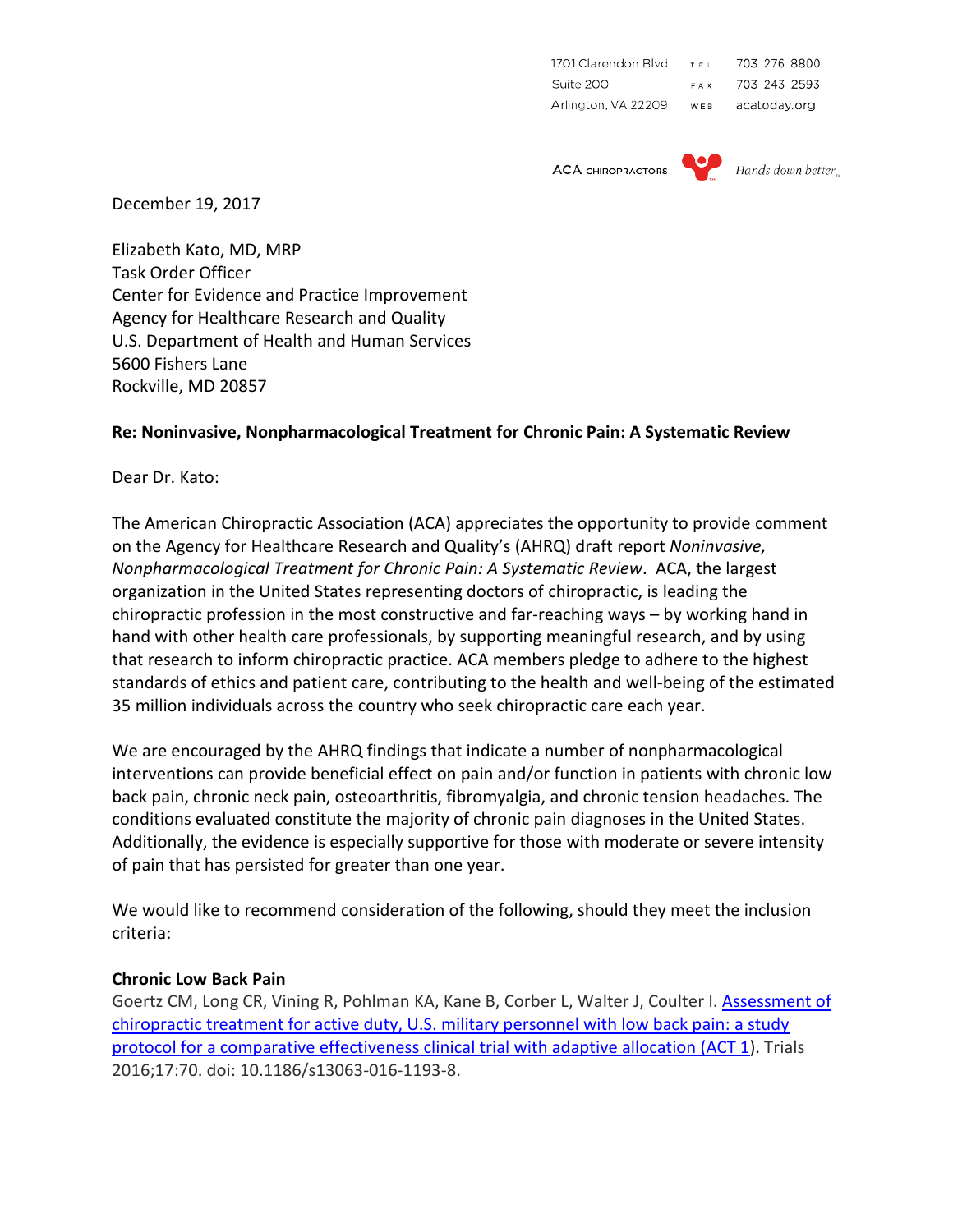This trial evaluated the effects of the addition of chiropractic care to usual medical care on LBP pain and disability. A pilot study<sup>[1](#page-1-0)</sup> compared chiropractic care plus standard medical care with standard medical care alone for active duty military personnel with acute LBP. Improvements in pain and disability were significantly greater in the chiropractic care group. This comparative effectiveness study evaluated whether these prior findings can be reproduced in a larger sample, across multiple sites and with varied populations, including individuals with subacute and chronic LBP.

## **Chronic Neck Pain**

Côté, P., Wong, J.J., Sutton, D. et al. Management of neck pain and associated disorders[: A](https://doi.org/10.1007/s00586-016-4467-7)  [clinical practice guideline from the Ontario Protocol for Traffic Injury Management \(OPTIMa\)](https://doi.org/10.1007/s00586-016-4467-7)  [Collaboration.](https://doi.org/10.1007/s00586-016-4467-7) Eur Spine J (2016) 25: 2000. doi.org/10.1007/s00586-016-4467-7.

The OPTIMa guidelines included similar studies; however, they concluded with a stronger recommendation than the AHRQ review, advocating use of spinal manipulation/mobilization combined with exercise and massage for chronic neck pain. [2](#page-1-1)

As the AHRQ report findings demonstrate, there is a current lack of published data on the impact of noninvasive, nonpharmacological therapies for chronic pain. Although data on harms was limited, no study in the AHRQ reported serious harms. Risk of harm should be reported alongside risk of benefit for all treatments and considered when comparing treatments to one another. Since the evidence identifies such a low risk profile for the nonpharmacological therapies reviewed in this paper, we suggest there is rationale for elevating the enthusiasm of recommendations for therapies with limited or low strength of evidence.

ACA generally supports the conclusions reached but would like to bring attention to the Implications for Clinical and Policy Decision-making on page 267. Nonpharmacological therapies have become a vital part of managing chronic pain. These can be used as stand-alone therapies; however, nonpharmacological treatments often are used to augment and complement pharmacological treatments. Choice of nonpharmacological intervention is determined by the nature of each case, what works for a specific patient and the skills of the clinician. Noninvasive, nonpharmacological interventions may present less risk to the patient than invasive or pharmacological measures and therefore present the need for greater access to and integration of safe and affordable alternatives.

<span id="page-1-0"></span> $1$  Goertz CM, Long CR, Hondras MA, Petri R, Delgado R, Lawrence DJ, Owens EF, Meeker WC. Adding chiropractic [manipulative therapy to standard medical care for patients with acute](http://www.ncbi.nlm.nih.gov/pubmed/23060056) low back pain. Spine 2013;38(8):627-634. doi: 10.1097/BRS.0b013e31827733e7.

<span id="page-1-1"></span> $2$  Wong JJ, Shearer HM, Mior S, Jacobs C, Côté P, Randhawa K, Yu H, Southerst D, Varatharajan S, Sutton D, van der Velde G, Carroll LJ, Ameis A, Ammendolia C, Brison R, Nordin M, Stupar M, Taylor-Vaisey A. [Are manual therapies,](https://www.ncbi.nlm.nih.gov/pubmed/26707074)  [passive physical modalities, or acupuncture effective for the management of patients with whiplash-associated](https://www.ncbi.nlm.nih.gov/pubmed/26707074)  [disorders or neck pain and associated disorders? An update of the Bone and Joint Decade Task Force on Neck Pain](https://www.ncbi.nlm.nih.gov/pubmed/26707074)  [and Its Associated Disorders by the OPTIMa collaboration.](https://www.ncbi.nlm.nih.gov/pubmed/26707074) Spine J. 2016 Dec;16(12):1598-1630. doi: 10.1016/j.spinee.2015.08.024. Epub 2015 Dec 17. Review.